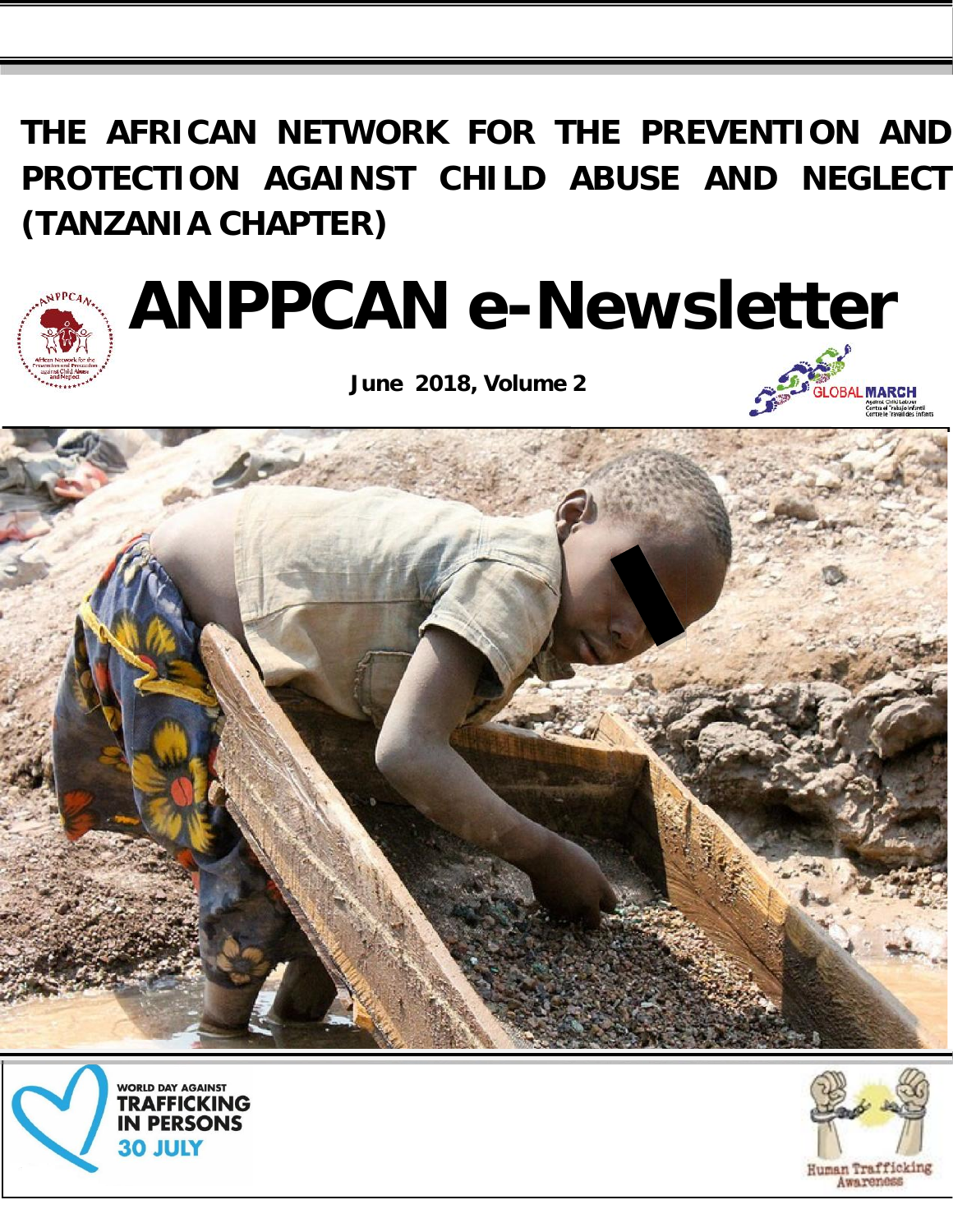### **STATEMENT OF THE EXECUTIVE DIRECTOR**

Thank you for taking a few minutes from your busy day to look at our first e-newsletter. It is our hope that this helps to keep you up to date on child labour and trafficking issues as the newsletter has been designed to be timely and informative on periodic basis as events warrant.

To keep the newsletter exiting and readers' appetite alive for the next edition, we want to feature a variety of topics in each edition. Ideas for articles are welcome, so please share them with us. Your feedback per edition will be highly appreciated as well.

Thanks again for your time and please look for our future editions.

Best Regards

Wilbert Muchunguzi

### **VISION AND MISSION OF ANPPCAN TANZANIA**

**The Vision:** to become a leading African based network organization in protecting and preventing children from abuse and neglect in Tanzania.

**The Mission:** to prevent and protect children from abuse and neglect through research, awareness creation, and advocacy, provision of legal aid, resource mobilization and networking with governments, NGOs, and community members in order to promote children's rights and welfare.

### **ANPPCAN CORE VALUES:**

- Respect of child rights
- Equity and equality
- Collaboration and partnerships
- Professionalism
- Accountability

![](_page_1_Picture_16.jpeg)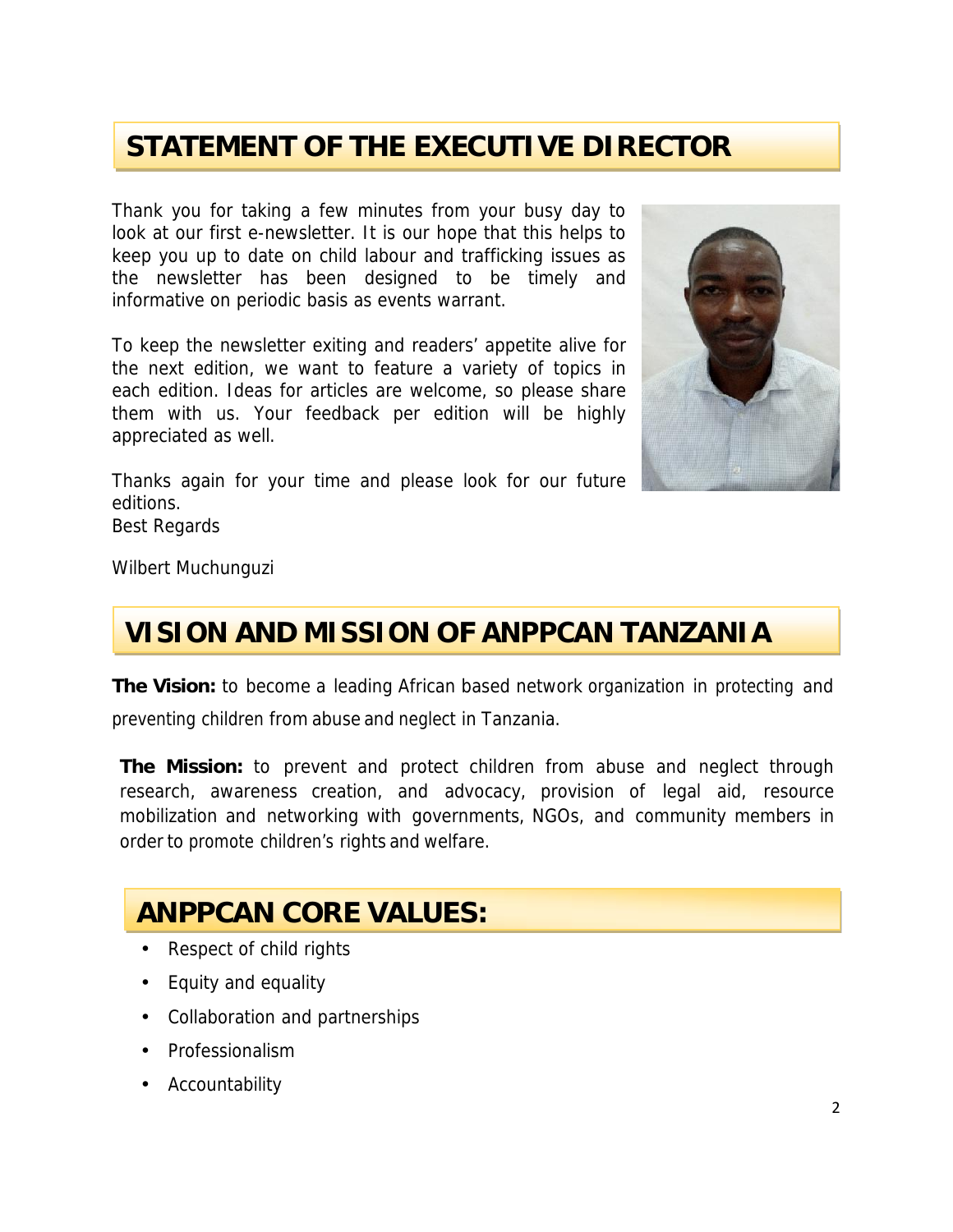# **Tanzania Implements a Project on Child Labour and Human Trafficking.**

ANPPCAN Tanzania is implementing a three year project on child labour and human trafficking.

This was pointed out by Mr. Daudi Chanila, the ANPPCAN Secretary General for ANPPCAN Tanzania Chapter in an exclusive interview. He said that ANPPCAN Tanzania Chapter in collaboration with Global March Initiative are implementing a three year project in Dar es Salaam on child labour and human trafficking under the **Project Title: "Strengthening the Worldwide Movement for Protection of Children from Violence at Work"**

He highlighted that child labour is one of the most pervasive human rights abuse that humanity is facing as it undermines and has serious consequences for structural poverty reduction, education for all, economic development and overall human development. That, since the late 90s, there has been a very significant shift, moving beyond seeing NGOs as partners in implementing projects – but recognizing their contribution to both policy dialogue (in the formulation of plans) and independent monitoring of plans (acting as watchdogs, tracking, budgets, etc). Whilst in some countries CSOs were more or less ready to assume

such roles, in others there was a big

capacity gap, especially on linking child labour elimination efforts and reducing violence against children with the education for all agenda.

![](_page_2_Picture_6.jpeg)

To fully play these Mr. Daudi Chanila

roles, he said, CSOs needed to have a substantial capacity and a high level of coordination within country. To date there are few means of support for CSOs to achieve this. Emphasized on strengthening worldwide movement against child labour towards a roadmap, taking the newly adopted Sustainable Development Goals (SDGs) as the basis for advocacy, that was implemented from 2015-2016.

He also noted that in phase one of this project the Global March engaged partners from Latin America (Peru, Costa Rica, Panama, and Argentina), Asia (Philippines, Indonesia and Bangladesh) and Africa (Ghana, Togo and Ivory Coast).The Phase 2 of this project expands the project activities in 2016 and beyond, to countries in Latin America and Africa, namely Tanzania, Kenya, Malawi and Brazil.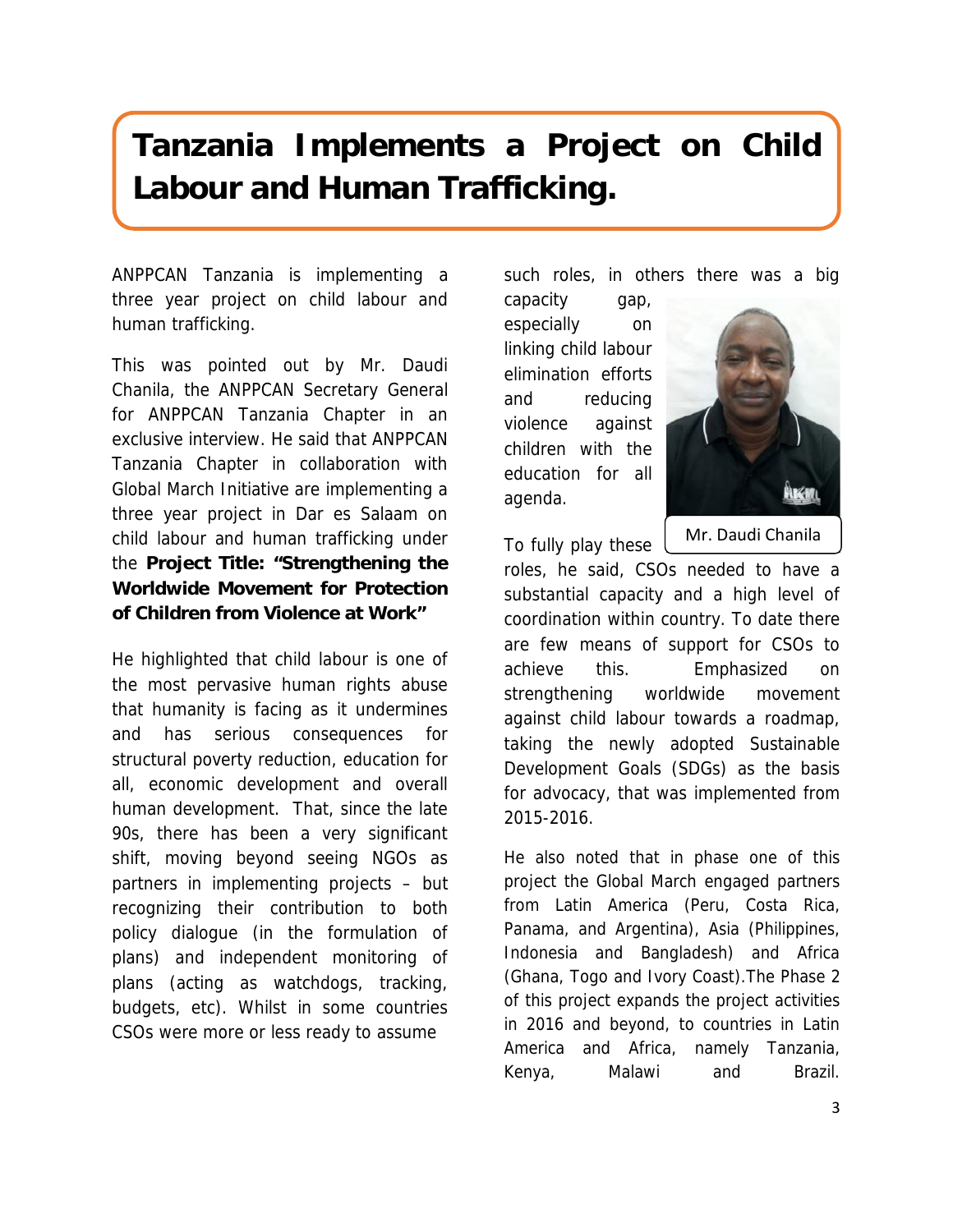### **Child Trafficking Being Institutionalized In Tanzania.**

This was said recently during a presentation made by Ms. Susan Bipa from IOM. The presentation was on Human Trafficking: A global overview. She argued that: UNICEF estimates that more than one million children are trafficked each year.

On Trafficking in Persons in Tanzania she pointed out that:

- Tanzania is a source, transit, and destination country for men, women, and children subjected to forced labor and sex trafficking.
- The incidence of internal trafficking is higher than that of transnational trafficking, and is usually facilitated by family members, friends or intermediaries who offer assistance with education or finding lucrative employment in urban areas.
- The exploitation of young girls in domestic servitude continues to be Tanzania's largest trafficking problem, though cases of child

for commercial sexual exploitation are increasing along the Kenya-Tanzania border.

• Girls are exploited in sex trafficking in tourist areas within the country. Boys are subjected to forced labour, primarily on farms, but also in mines, in the informal commercial sector, in the sex trade, and possibly on small fishing boats. (US Department of State Report).

During the presentation participants argued that the issue of domestic workers has become formalised in Tanzania to an extent that now there are companies that recruit people in rural areas and transport them to major towns such a Dar es Salaam, Mwanza and Arusha. So a person who requires a domestic servant can contact such firms and when they are not in good terms the children can be returned to the firms and the chain goes on.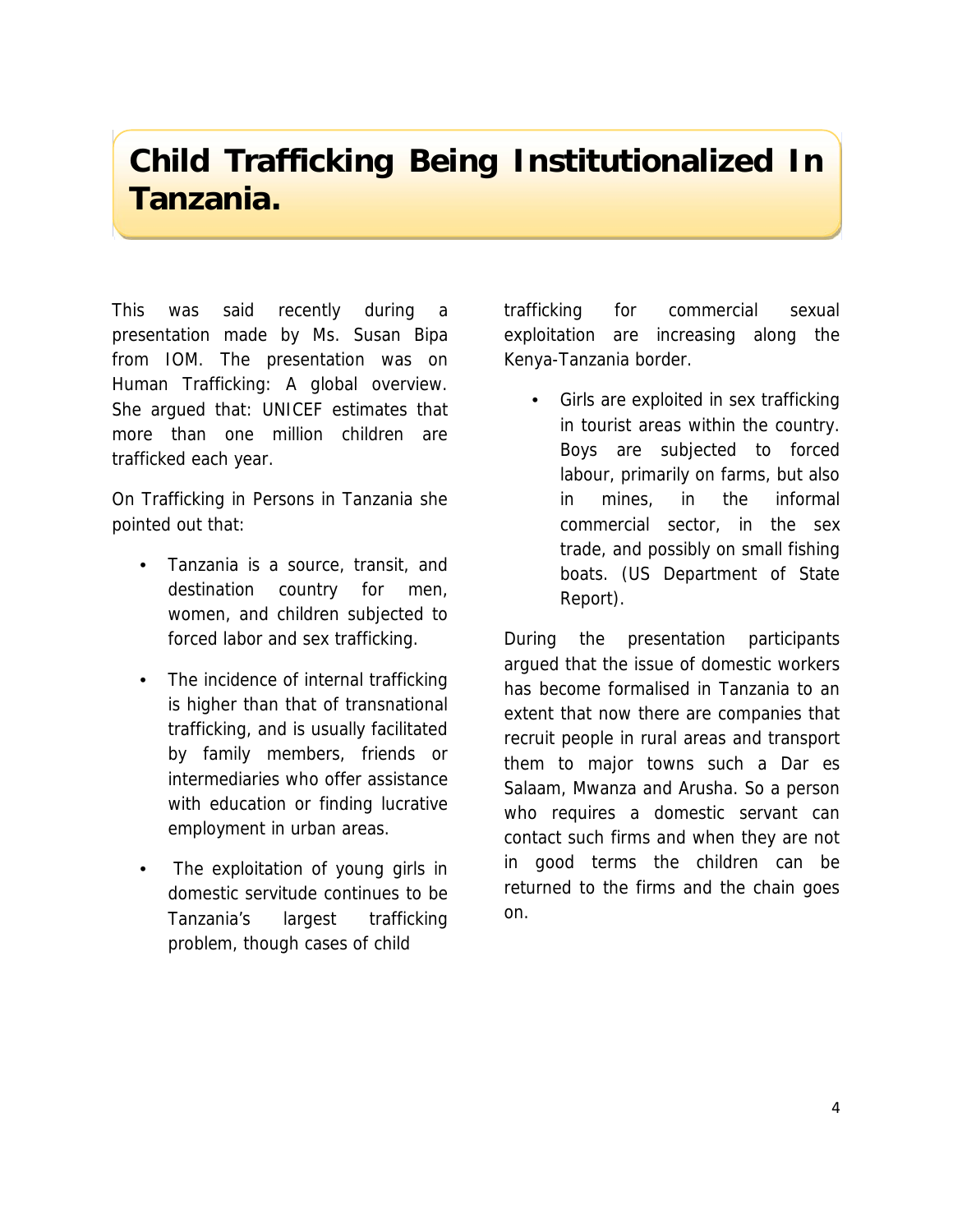# **ANPPCAN Tanzania Organise A One Day Training On Child Rights Advocacy.**

ANPPCAN Tanzania Chapter recently, organised and facilitated a one day training to 25 child right advocacy (child labour and trafficking) Ambassadors, at Sinza Multipurpose Hall. The training was facilitated by Ms Fransisca Silayo and it brought together 25 children (ambassadors).

![](_page_4_Picture_2.jpeg)

*Ms, Fransisca Silayo, the training facilitator at the training venue with child labor and trafficking children ambassadors. @picture by Leodgard Lazarus: ANPPCAN TZ*

Points raised by children were:

- domestic violence / harassment between parents at home affect children the more for some children perpetrate the same to fellow children;
- Bad socio-cultural practices such as vulgar dances eg. *Vigodoro* done by adults before the children pollute them;
- Lack of suitable infrastructures in schools and public transport for children with disabilities and girls put children at risk.
- Long distances to and from schools is one of the causes to problems such as tape.
- Risk environment and activities surrounding school compounds such as drinking sprees, brothels, video parlours, play stations contribute in polluting children.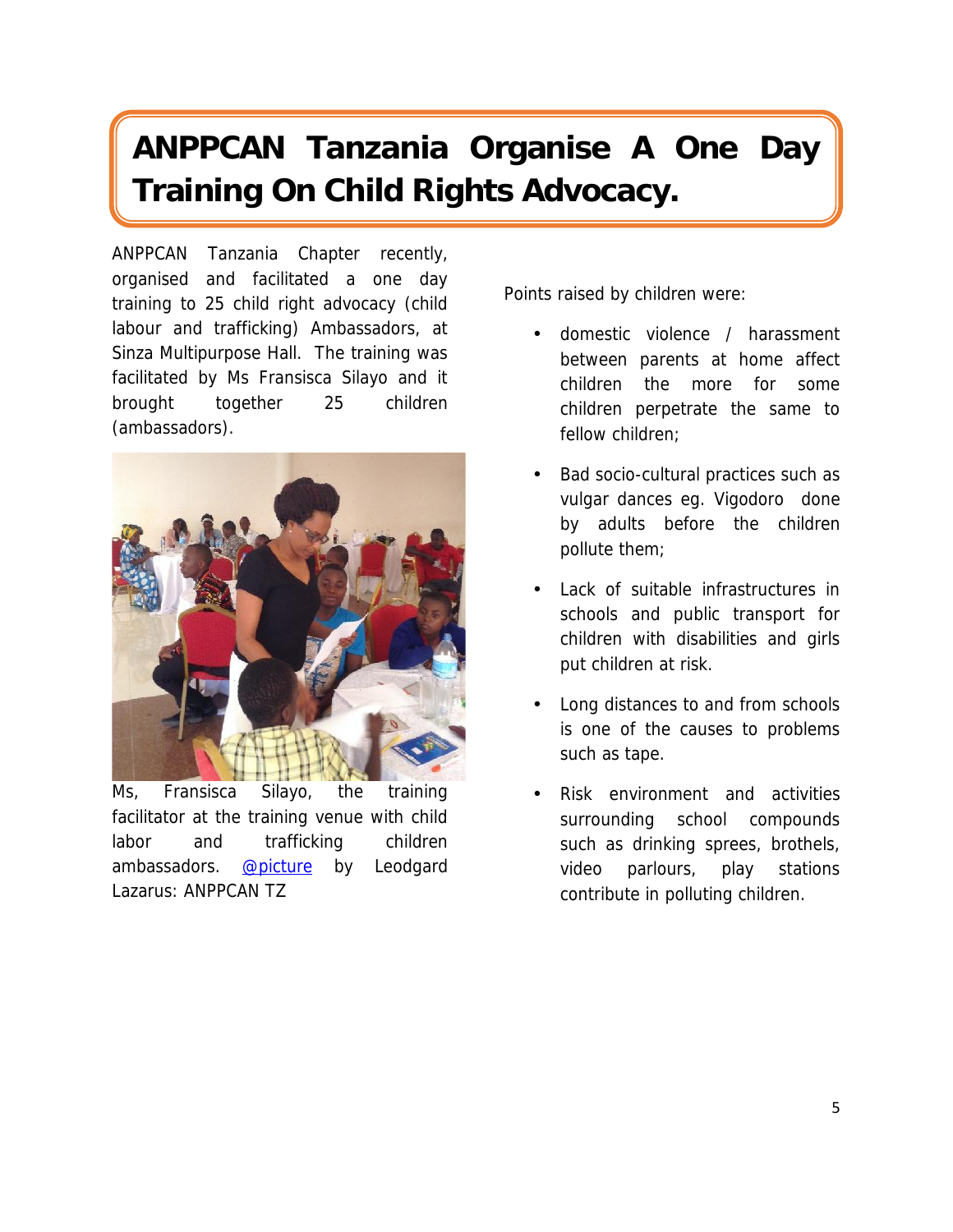**How ANPPCAN is Saving Vulnerable Children from Falling into a Trap of Trafficking and Hazardous Labor in Rombo, By Wilbert Muchunguzi.**

### **Anna's Story.**

Anna Alex (not real name) is 10 years old girl in class five at Kasirwa primary school Tarakea, Rombo district. Tarakea is at Tanzania border with Kenya, in the slopes of Mount Kilimanjaro.

Anna has been raised by her grandparents as she was told that her mother left home when Anna was just six months old and she has never come back. It is also told that Anna's mother gave birth to her when she was fifteen years old. She was in form two by then, but she had to drop out because of pregnancy. In Tanzania, pregnancy is one of the offences that make students be expelled for good from school. "… That is how my daughter lost her chance for education… but sadly, the man who impregnated her has never been known, to date!" said Anna's grandfather.

Anna's grandparents recall that, before her mother left home she told them that her friend had told her that there were green pastures in the neighboring country across the border. .. "Despite all our efforts to stop her she still escaped and went. It is more than nine years now, we have never seen her nor heard of her whereabouts…and her daughter, Anna, does not know her", Recalls Anna's grandfather. She became victim of trafficking and child labor, besides the sexual exploitation/ abuse she experienced while a student that led to her expulsion from school, delivery at early age and abandoning her baby to the parents.

Many vulnerable girls in Rombo live in an environment surrounded by such reality as that of Anna's mother. Lack of basic needs and responsible parental care, as well as assuming adult's responsibilities of being expected to provide for their families make the girls more vulnerable to sexual exploitation/ abuse, child labor and trafficking. They are forced to work in farms and other risky places; school attendance is never stable which makes them punished when they go back to school; they become pregnant, become parents at younger age and run away from home.

5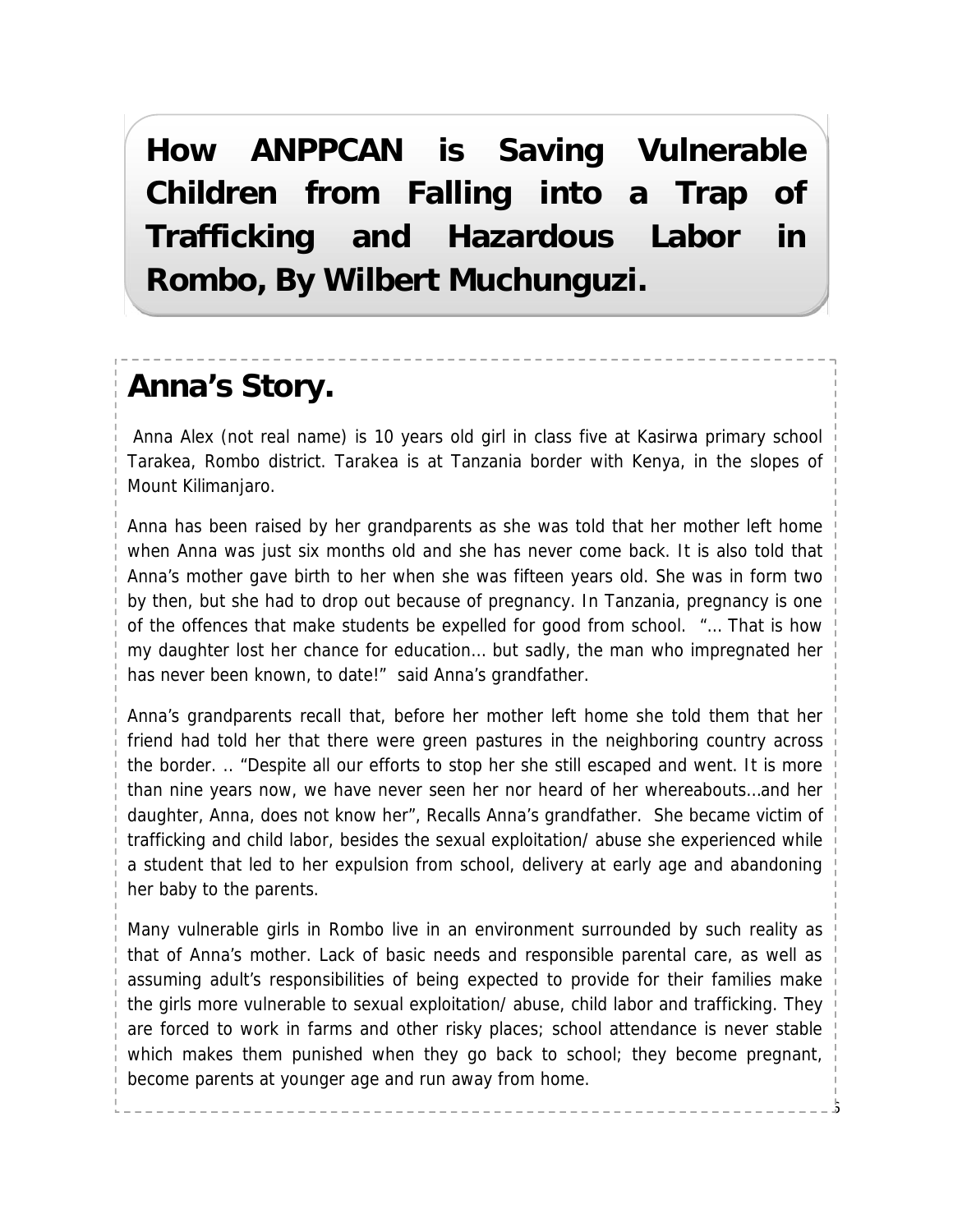Some sources at district tell that 68 pregnancy cases were recorded in secondary schools in Rombo last year (2017). But the question remains, where did these girls end up to? Does anybody bother to know where they are and what they are doing? What about their babies, who takes care of them? Isn't this turning into a vicious cycle?

Anna has been brought up by her aging grandparents who have no reliable source of income for subsistence. She has been attending school but lacked most of her basic needs. She ate one meal a day and lacked schooling necessities such as books, pen, uniform, and shoes despite the fact that primary education is free and compulsory in Tanzania. Time and again, Anna was forced to cross the border to work on maize and tomato farms in order to get money to provide for her family. Consequently, Anna experienced some abuse, was exploited and missed school. Despite the fact that Anna was not contented with such a situation, she was tempted twice to escape from home to work for 'big money' in the city but she did not fell into the trap.

Many children especially girls in Rombo fell victims of trafficking and child labor across the border or in big cities within Tanzania. Girls, especially when they become pregnant, they lose hope and choices in life. The only available option is to leave their babies behind after delivering them and run away from home and work elsewhere. In reality, they run from stigma because premarital pregnancy is taboo in their culture. Those who go away, some of them come back home financially successful but many don't. But for those who look successful when they come home, they lure the ones still at home together with their caretakers/ parents who also encourage them to leave to the cities or across the border to work. But nobody knows actually what kind of work they do out there.

**ANPPCAN'S Interventions**

ANPPCAN is currently running project work in Rombo which target at protecting, preventing and reducing vulnerability of OVC from all forms of abuse and neglect. This is done through Interventions carried out at levels of schools, vulnerable families, communities and district where children, parents, teachers and village, ward as well as district leaders are involved. ANPPCAN facilitates formation and capacity development of district and ward Child protection teams. Also child rights clubs in schools, child rights/ protection sensitization in schools and communities and; intra- school sport activities are done. Income generation activities (IGA) have been facilitated in order to enhance child participation, responsibility and peer support. Also, teachers have been facilitated with Knowledge and skills in child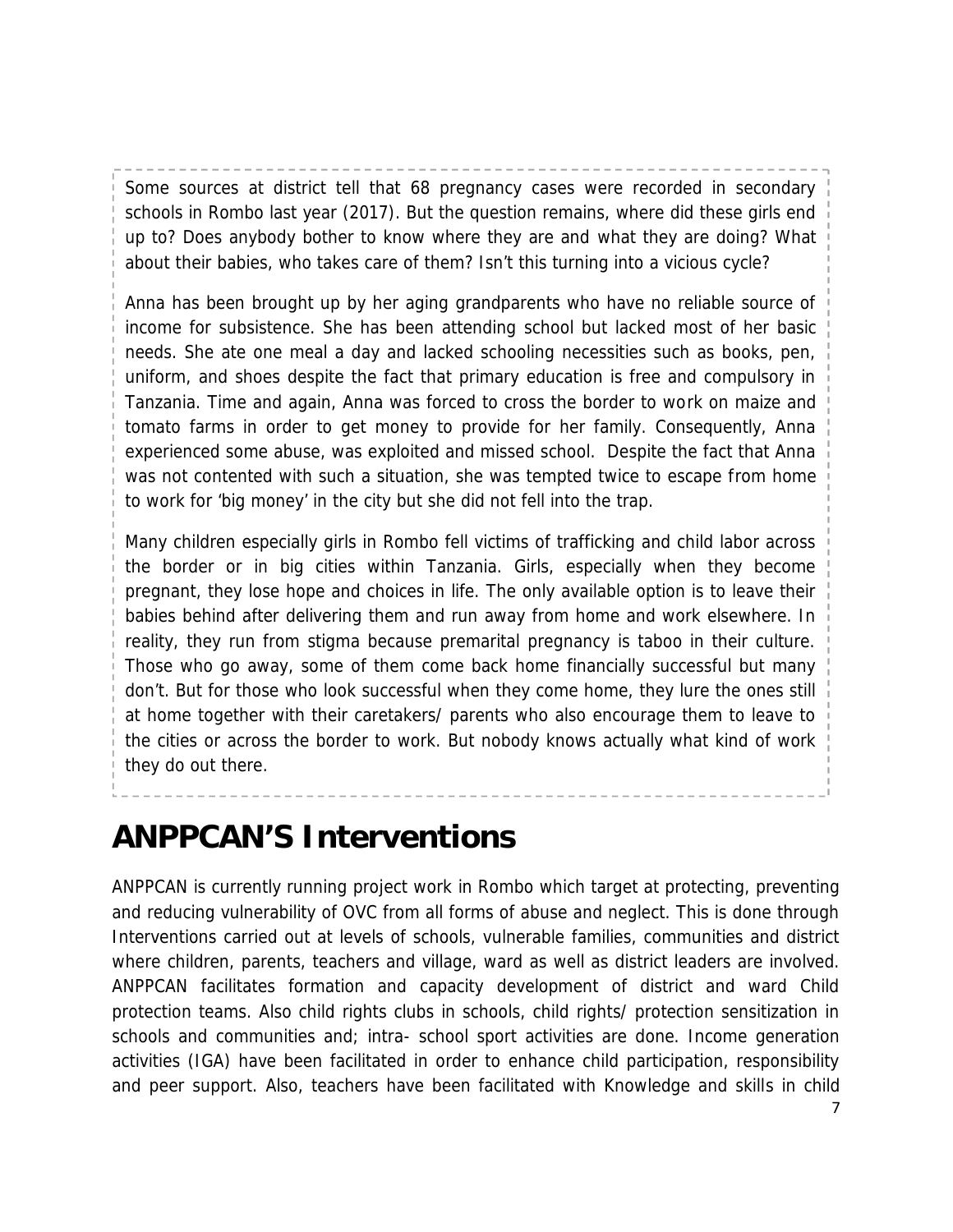rights, protection, care taking and psycho social support. ANPPCAN also Facilitates formation and running of VSLAs targeting to uplift the financial capacity and livelihood of vulnerable families in the community with beneficial effect to the lives of OVC. More than 300 children, among whom about 120 OVC have been touched by the project with provision of basic needs and rights to education, protection and participation.

People now realize that when basic needs are available and environment is safe, children don't run away. They stay. Anna happens to be one of the beneficiaries of ANPPCAN's interventions in Rombo.

Currently, Anna goes to school and learns happily with other children. She participates in school sports; she is a member of child rights club and School IGA where they keep rabbits. Her grandfather is a member of a community VSLA group and Anna benefits from the group's social fund contributed for OVC in her school. Last time received books, pens and a sweater from the fund. She no longer misses school or think of escaping from home in order to go to work.

Child Trafficking and labor are like two sides of the coin. They are hardly separable. They affect children rights to education and development. However, sexual exploitation among other violations seems to be scoring higher as a push factor. Behind all this is vulnerability brought about by poverty, harmful social norms, gender based violence and irresponsible parenting. Prevention remains key here but need to be well blended with service provision and law enforcement. And this is what ANPPCAN is striving at and desire to see it happen in Rombo.

Anna Alex, is just but a sample used to highlight the need to protect children from child labor/ trafficking and associated effects. There are so many likes of her not only in Rombo but in so many communities in Tanzania and beyond, including our own communities and, perhaps, our families. The problem may become bigger and bigger as days go by with no substantial attention being paid. Prevention is more likely to reduce the magnitude of or arrest the problem. Together we can protect the children from trafficking and child labor and enable them enjoy their right to education. Always remember that prevention is better than cure! Time is now to join hands in saving Vulnerable Children from falling into a trap of trafficking and hazardous labor. Give them education.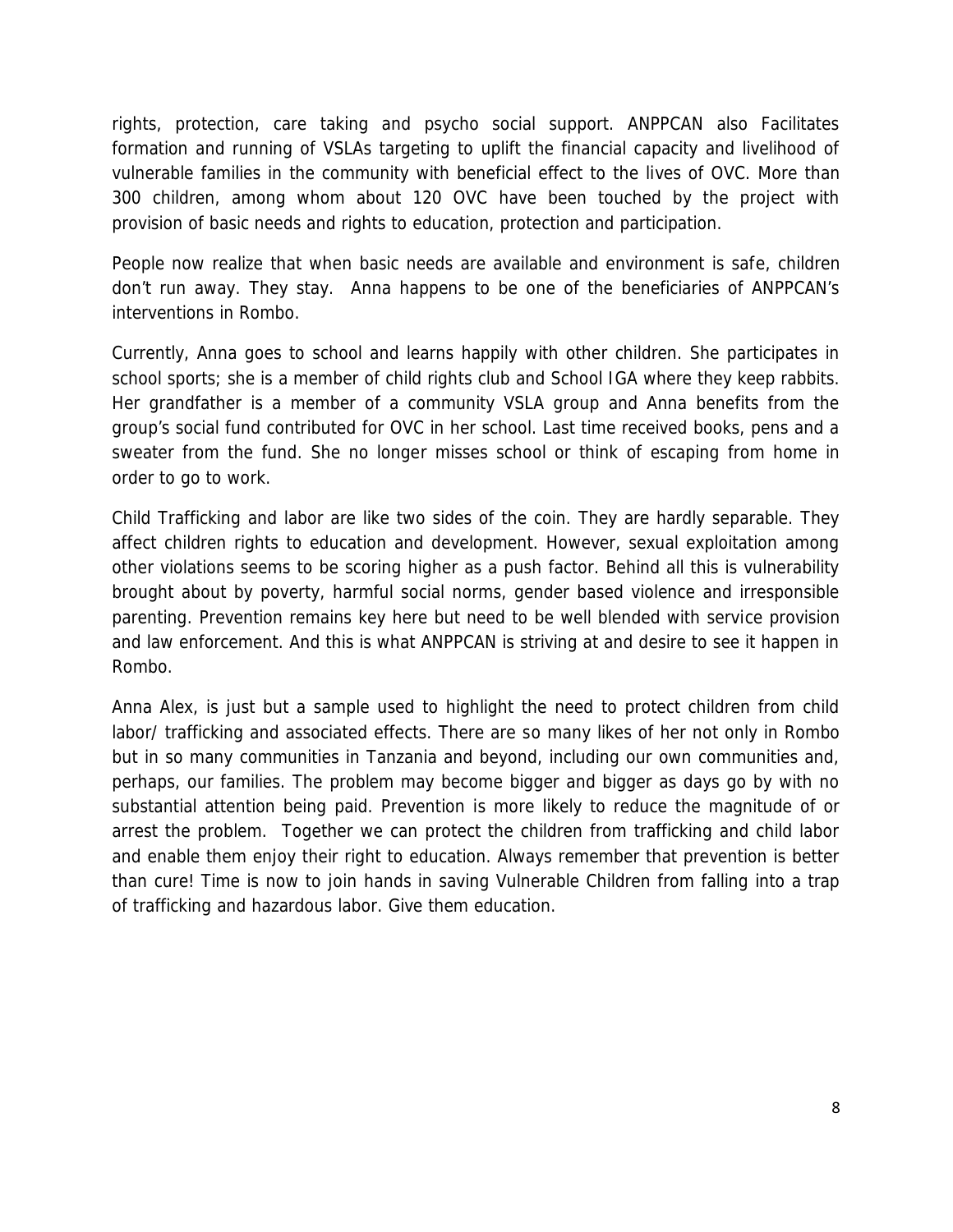# **The Situation of Child Labour in Tanzania, by Pendo Berege.**

#### **1.0 Introduction**

Child labour negatively impacts upon human resource development and thus magnifies the risks of turning a country's most prized assets into its biggest liabilities. In recent decades, the international community has established important standards on how it should be defined and prioritized.

In Tanzania, according to the 2014 Integrated Labour Force Survey, there are about 14.7 million children aged 5-17 years, with 7.6 million boys VS 7.1 million Girls. Overall 4.2 million which is equivalent to 28.8% of children aged 5-17 years are engaged in some form of child labour in various economic sectors, including agriculture, forestry, fishing, Mining, quarrying, domestic work, accommodation and food services, manufacturing and wholesale and retail trade industries.

Children were engaged in one or more of the following categories of activities:

- (a) Worst forms of child labour,
- (b) Employment below the minimum age,

(c) Hazardous unpaid household services, applicable where the general production boundary is used as the measurement framework.

- **2.0 Elimination of Child Labour Interventions**
- **2.1 International Labour Standards**

There are three principal international conventions – ILO Convention No. 138, ILO Convention No. 182 and the United Nations Convention on the Rights of the Child (CRC) – together set the legal boundaries for child labour, and provide the legal basis for national and international actions against it. ILO Convention No. 138 on the Minimum Age, adopted in 1973 and ratified by most countries of the world, represents the most comprehensive and authoritative international norm concerning minimum age for admission to work or employment.

The Convention calls on Member States to pursue a national policy to ensure the effective abolition of child labour. Within this framework, it calls on Member States to set a general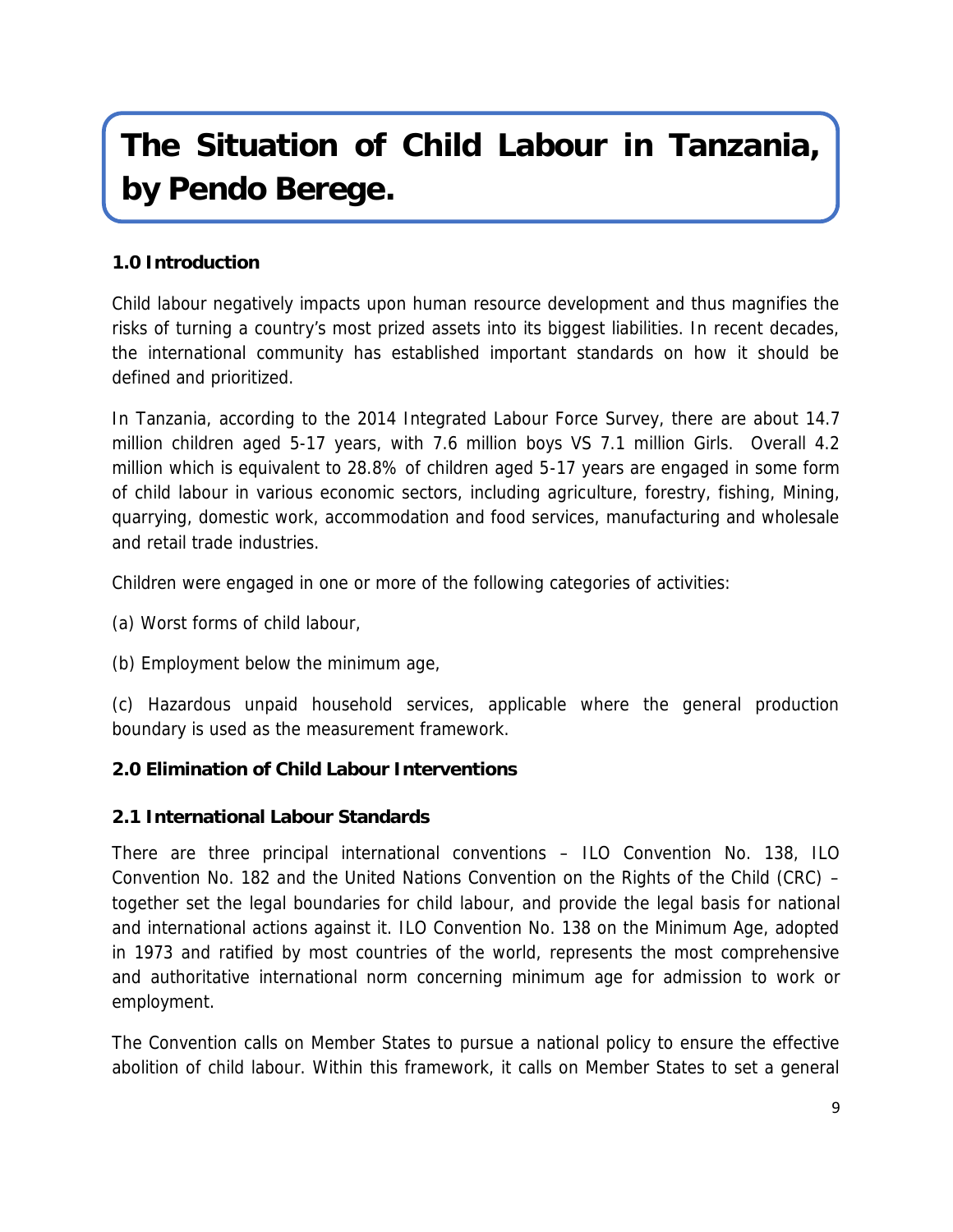minimum age for admission to work or employment of at least 15 years of age (Art. 2.3), and a higher minimum age of not less than 18 years for employment.

For the purposes of the above Convention, worst forms of child labour comprise all forms of slavery or practices similar to slavery, child involvement in commercial sexual exploitation, child involvement in illicit activities and other work which, by its nature or the circumstances in which it is carried out, is likely to harm the health, safety or morals of children (Art. 3).35 The ratification of Convention No. 182 has been the fastest in the history of the ILO.

The UN Convention on the Rights of the Child (CRC) is the third key international legal standard concerning child labour. Adopted in 1989 and also ratified by nearly all countries, the Convention recognizes the child's rights to be protected from economic exploitation and from performing any work that is likely to be hazardous or to interfere with the child's education, or to be harmful to the child's health or physical, mental, spiritual, moral or social development (Art. 32.1).

Tanzania in particular has ratified a number of international conventions regarding child labour. Some of these conventions are ILO Convention No. 138 of 1973 on the minimum age for admission to employment and work, ILO Convention No. 182 of 1999 on Worst Forms of Child Labour, UN Convention on the Rights of the Child (UN CRC), UN CRC Optional Protocol on Armed Conflict, UN CRC Optional Protocol on the Sale of Children, Child Prostitution and Pornography and Palermo Protocol on Trafficking in Persons, especially women and children.

#### **2.2 National Legal And Policy Frameworks**

Human rights in Tanzania are protected by the National Constitution (1977) and provides for a sound basis for the elimination of child labour. Tanzania's Constitution stipulates which laws apply across the entire United Republic. In addition, Tanzania mainland has separate legislation governing child labour which are Child Development Policy 2008, National Employment Policy 2008, Employment and Labour Relations Act 2004, No.6 of 2004 and its Regulations and the Law of the Child Act No. 21(2009).

All these were prepared under the guiding document on child labour which remains as the 'National Action Plan for the Elimination of Child Labour' was the Time Bound Programme (TBP).

Moreover, The Tanzania Employment and Labour Relations Act (2004), was enacted to describe categorically the age of a child to be of 14 years.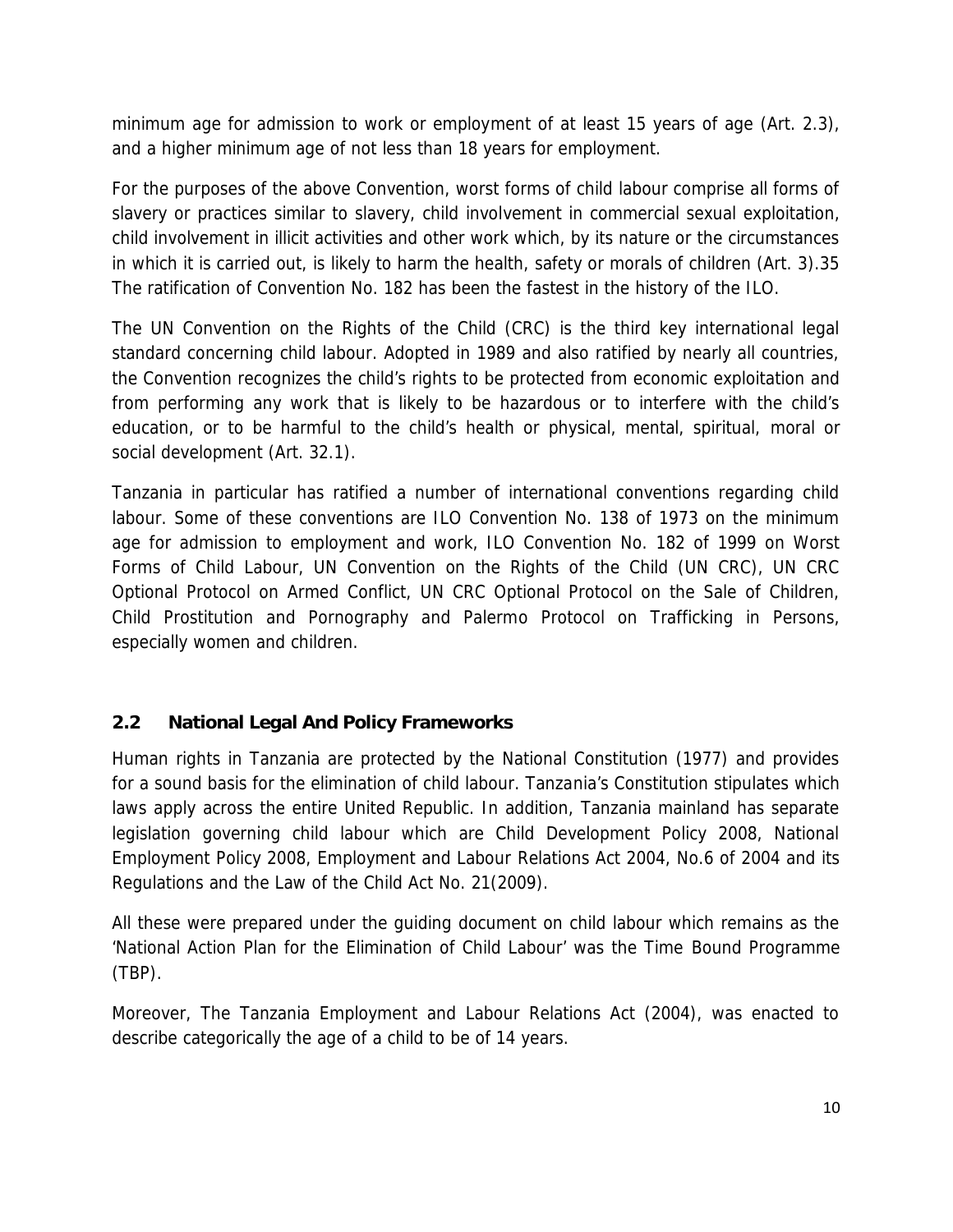Furthermore; the Regulation of the Employment and Labour Relation Act (2004), has highlighted the circumstances permitted to employ child, hours of work, register of the employees to be kept by the employer, contract of employment and the list of Hazardous areas.

More intervention programmes such as the National Action Plan for the Elimination of Worst Forms of Child Labour (NAP) [2009] were developed to act as a guiding tool for withdrawal, prevention and rehabilitation of children.

**2.3 National Plan on Elimination of Violence against Women and Children in Tanzania of 2017/18-2021/22**

Tanzania government has also inaugurated the National Plan on Elimination of Violence against Women and Children as the effort to address violence against women and children. Child labour has been categorized as a form of violence as it cartels the rights of a child to growth, life, to work and all degrading treatments. The plan has consolidated all the plan on child rights to attain the Agenda 2030 on child rights, gender equality and women's empowerment. It also call for a centralized information on violence and facilitate better reporting of the country conventions and treaty obligations.

#### **2.3 Stakeholders Contributions Towards Elimination Of Child Labour**

There are significant progress has been achieved in addressing the problem of child labour in the country, among them are:-

**i. NISCC Meetings**

The government through the Labour Department, has managed to convene bi annul stakeholders meetings where by different stakeholders are invited to attend

#### **ii. Decent Work County Programme**

Child labour has also been prioritized in Tanzania's Decent Work Country Programme (DWCP). In 2009, the Government and partners have updated and revised the existing legislative and policy framework as well as programme activities, and gathered them in a National Action Plan (NAP) for the elimination of child labour.

In addition, the Ministry of Labour and Employment in collaboration with ILO, UNICEF, FAO, TUCTA, ATE, Plan International, Winrock International, International Committees and other stakeholders has been taking various pro-active measures to prevent children from engaging in child labour.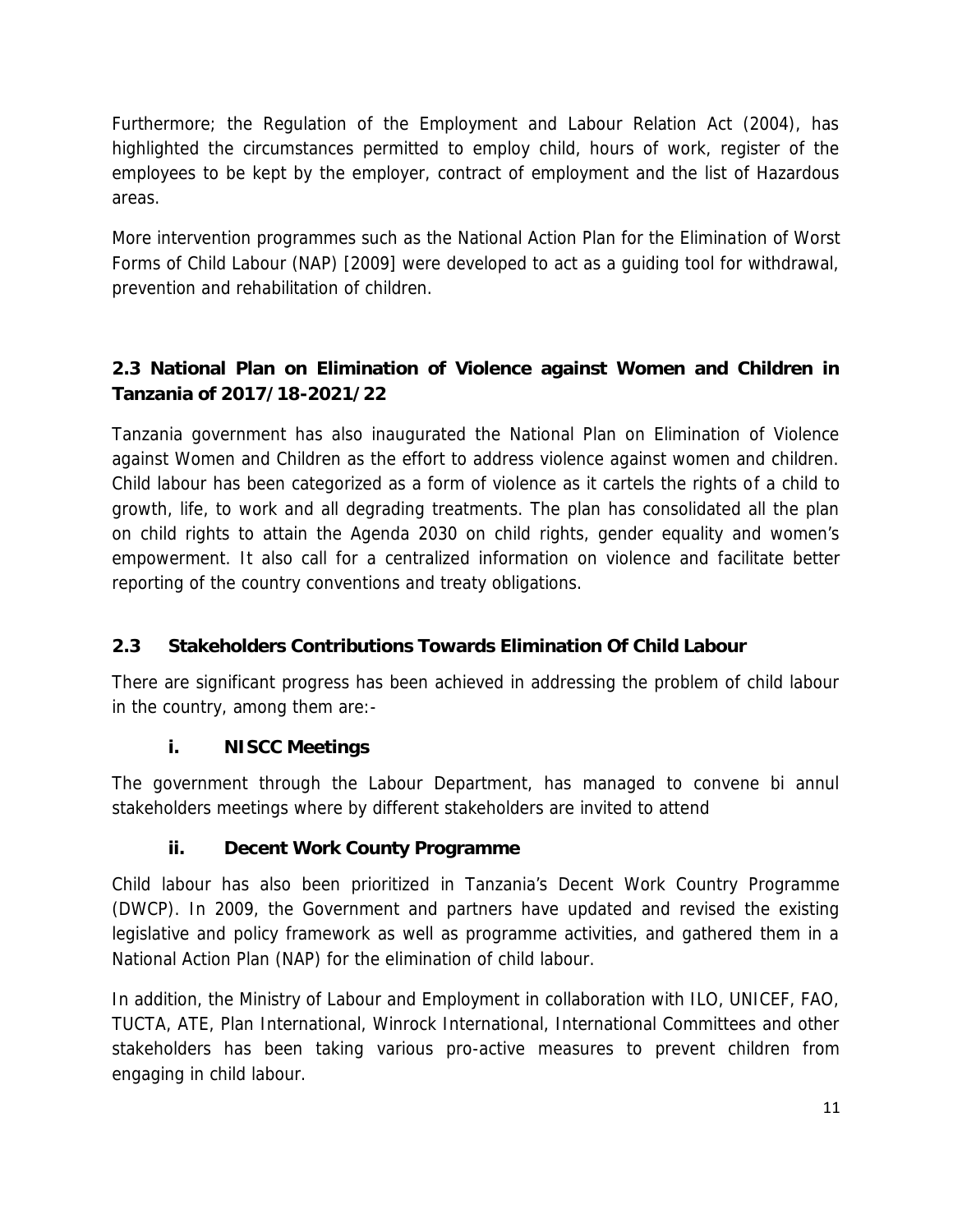Moreover, ILO-IPEC has been able to use their traditional tripartite partners as the backbone for a concerted effort on national level advocacy and awareness raising. Both TUCTA and ATE have been supported to reach union members and employers. ILO-IPEC has formed a strong alliance with UNICEF and child-rights NGOs to form a common platform for advocating for the rights and needs of vulnerable children

The UNICEF supported Common Country Program (2011–2015) recognizes child labour as a barrier to education and targets efforts towards achieving universal primary education in Tanzania. There are also common efforts by the Government and UNICEF to address the issue of violence against children (VAC), which may lead to an increase of child labour. Another anti – child labour programme known as Poor Urban Children at Risk (PUCR) programme was intended to alleviate the fundamental problems of social exclusion and marginalization amongst the most vulnerable groups of urban children, by increasing their access to health services, education, water and sanitation, care, protection and income.

#### **2.0 Challenges on Elimination of Child Labour**

Regardless of the achievements realised from different interventions on elimination of child labour, the following challenges have been encountered:-

- i. Income Poverty in household level still exists and the children are used to boost the household income.
- ii. Increasing of orphans and vulnerable children.
- iii. Limited resources at national and local levels for child labour intervention activities especially the reporting structure so that the department could intervene.
- iv. Rapid expansion of informal sector which necessitate the increase of child labour to informal farms where the extension officers and the labour officers could not reach.
- v. Insufficient number of Labour Officers to conduct special child labour inspections to the rural areas and informal agriculture farms.
- vi. Lack of an effective and efficient child labour monitoring system to capture data on child labour and its all forms.
- vii. Cultural context that the child has to be taught to work and produce for the family.
- viii. Knowledge context on the impact of child labour and the hazardous working areas as hazardous area can change according to the environment and work itself.
- ix. Sustainability of projects due to the low allocated funds to conduct child labour elimination interventions.
- x. Lack of local government by laws on elimination of child labour and its implementation.
- xi. Lack of collaboration between different elimination of child labour projects and stakeholders.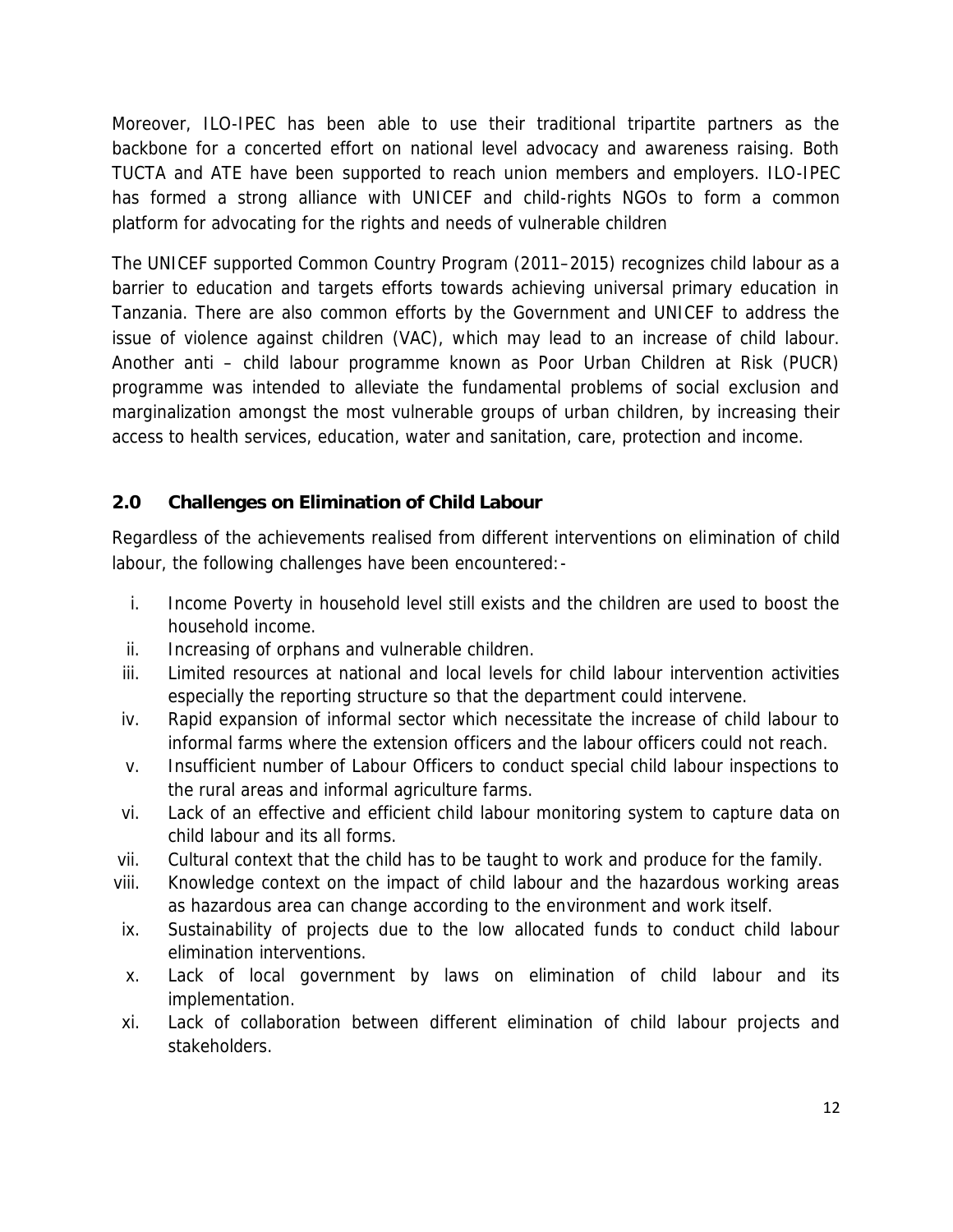#### **3.0 Way forward**

The government has proposed to do the following:-

- i. To continued conducting labour inspection on child labour to informal farms and rural areas.
- ii. To implement the National plan on elimination of violence against women and children by preparing the Roll out Plan on Elimination of Child labour (NPA) VAWC) as the NATION ACTION PLAN ON ELIMINATION OF CHILD LABOUR has been amended by the NPA (VAWC).
- iii. To facilitate the preparation of by laws on elimination of child labour at the district level.
- iv. Facilitate capacity building and implementation of the Women and Children Protection Committees.
- v. Continue provide education to the public on the impact of child labour to the community.
- vi. Collaborate with income and financial programmes that facilitate strengthening of the house hold economy and the development partners.
- vii. The integration of child labour issues into Districts budgets and plans in line with the supply chain.

![](_page_12_Picture_9.jpeg)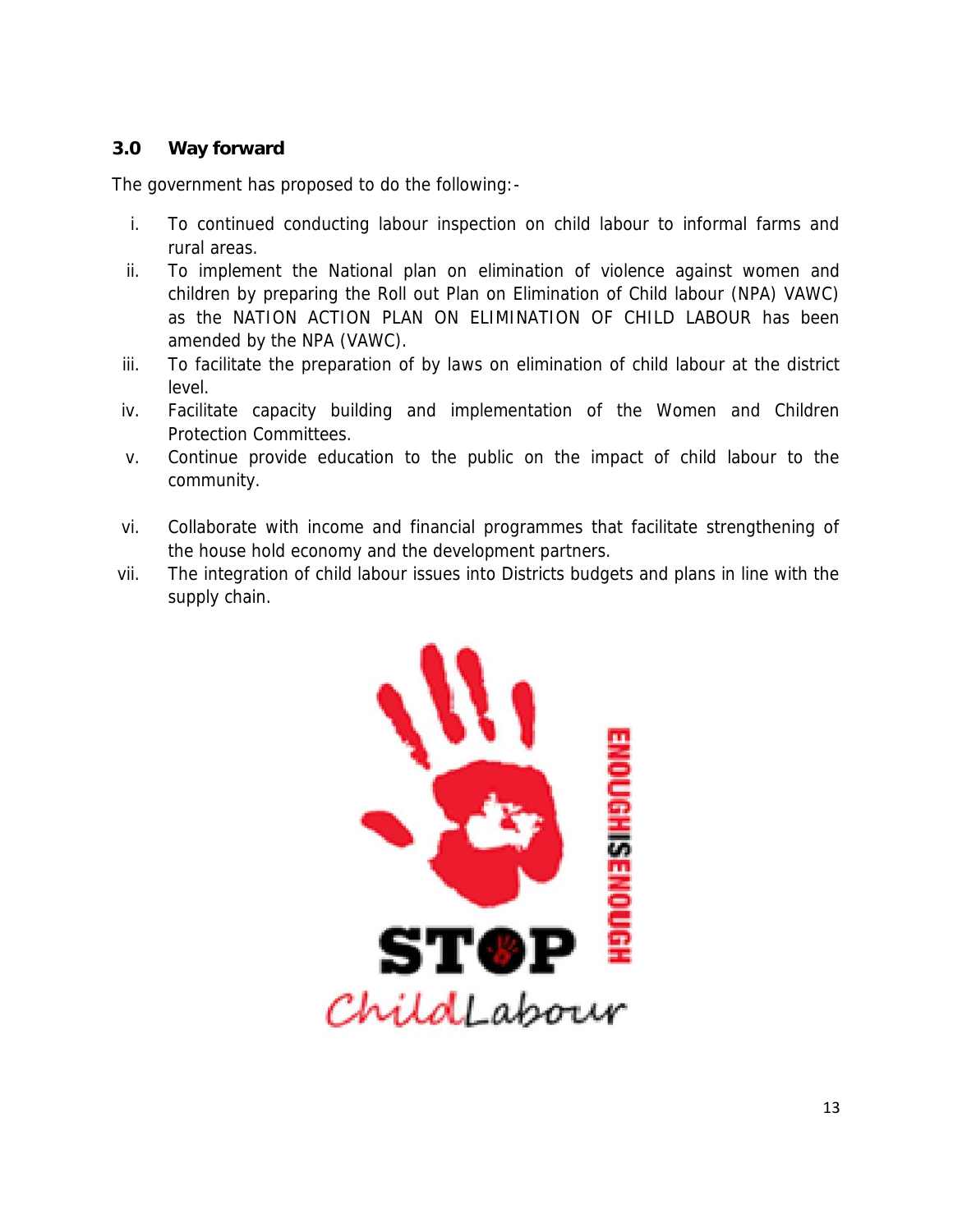# **Ministry of Home Affairs, Eager to Combat Child Trafficking and Child Labour.**

Ministry of Home Affairs through the Anti-Human Rights Secretariat which is under Mr. Separatus Fella, has been coordinating the implementation of trafficking in persons Act No.6 of 2008 and the regulations thereto.

Serious measures to combat this heinous offence have been taken by ATC & ATS in collaboration with other key stakeholders such as Immigration,

Police, Judiciary, DPP, Prisons, MDAs and NGOs. In the year 2016 -2017 almost 24 perpetrators have been arrested and charged against trafficking in persons offences. Between the same period 29 victims of trafficking in persons rescued and unified with their family. In the area of training and awareness campaign 120 Law enforcement officers and other relevant stakeholders have been trained.

![](_page_13_Picture_4.jpeg)

Mr. Separatus Fella

![](_page_13_Picture_6.jpeg)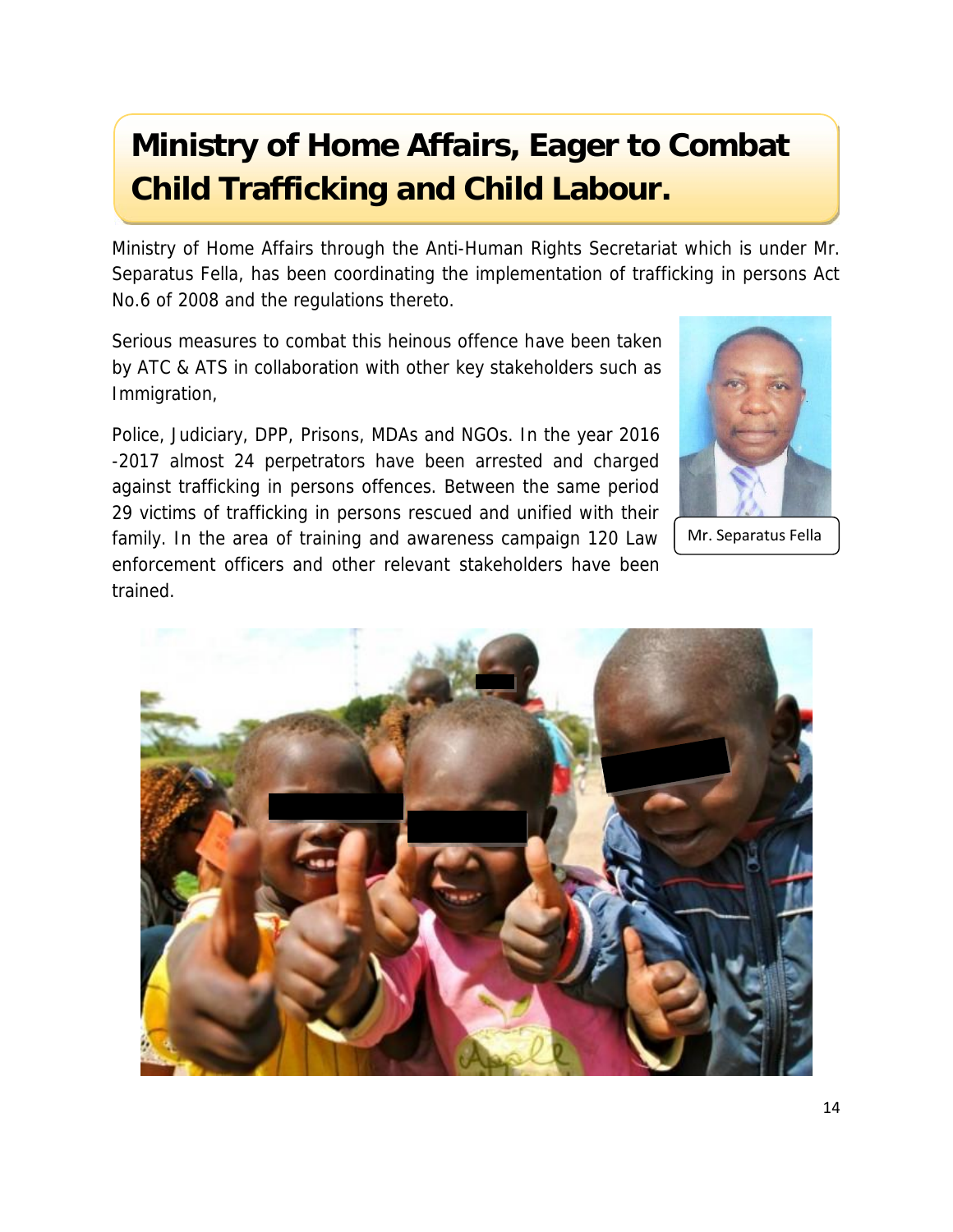# *Some Facts on Child labour, Child Trafficking and on Policy Requirements:*

*Facts on Child Labour-Global Statistics and situation in Tanzania.*

- *UNICEF estimates that more than 1,000,000 children are trafficked each year.*
- *28.8 percent (4.2 million) of children aged 5-17 years were engaged in child labour.*
- *There are more boys (29.3%) compared to girls (28.4%) and that the highest rate of child labour (40.7%) is found in the 14 – 17 years age group.*
- *Child labour is more prevalent in the rural areas than in the urban areas (18.0%) in Tanzania.*
- *21.5 percent and that of non hazardous child labour is 7.3 percent.*
- *Rural areas have the largest proportion (26.4 percent) of children in hazardous child labour followed by other Urban (13.8 percent) and Dar es Salaam (3.5 percent).*

*Tanzania National Child Labour Survey*

*International Instruments Review on Child Labor: Policy Requirements for Effective Legislation.*

International Labour Organization Minimum Age Recommendation No. 146 (supplementing the Minimum Age Convention No. 138) suggests that policy measures may include:

- Adequate facilities for education and vocational orientation and training;
- Promotion of employment oriented development in rural and urban areas;
- Extension of economic and social measures to alleviate poverty and to ensure family living standards and income that makes it unnecessary for children to work;
- Social security and family welfare measures aimed at ensuring child maintenance;
- Facilities for the protection and welfare of children and young persons.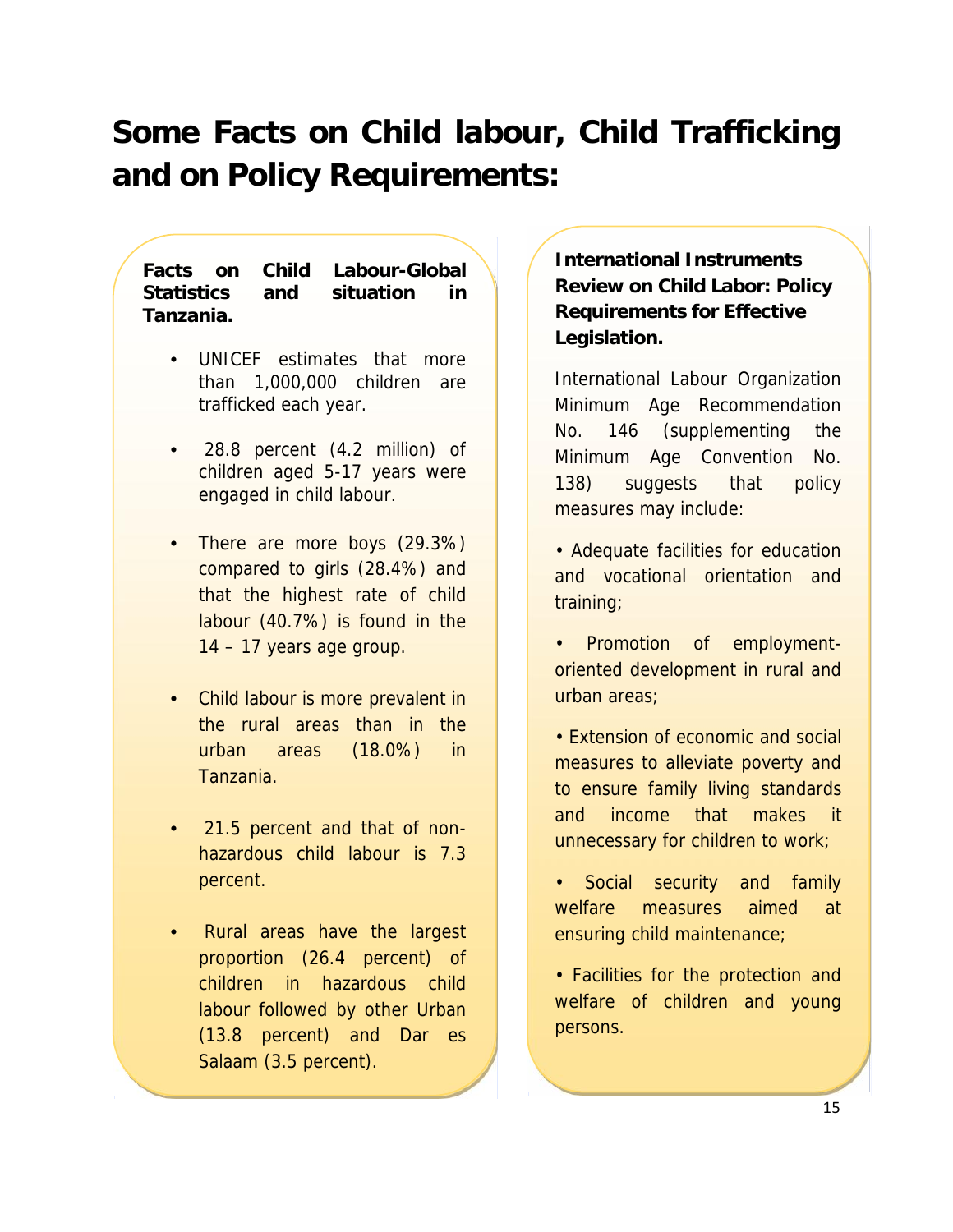# *The Corner of Wisdom*

- *i. Better a flock of 100 sheep led by a lion than a group of 100 lions led by a sheep.*
- *ii. He who knows not that he knows not is a fool.*
- *iii. In a war the first victim is the truth.*
- *iv. A thing you can believe to politicians is their names.*
- *v. Cowards die a thousand times before death.*
- *vi. Idle mind is the devil's workshop.*
- *vii. God gave you a face, your duty is to create the impression.*
- *viii. You cannot eat a cake and have it.*
- *ix. The world teaches your duty is to learn.*

![](_page_15_Picture_10.jpeg)

![](_page_15_Picture_11.jpeg)